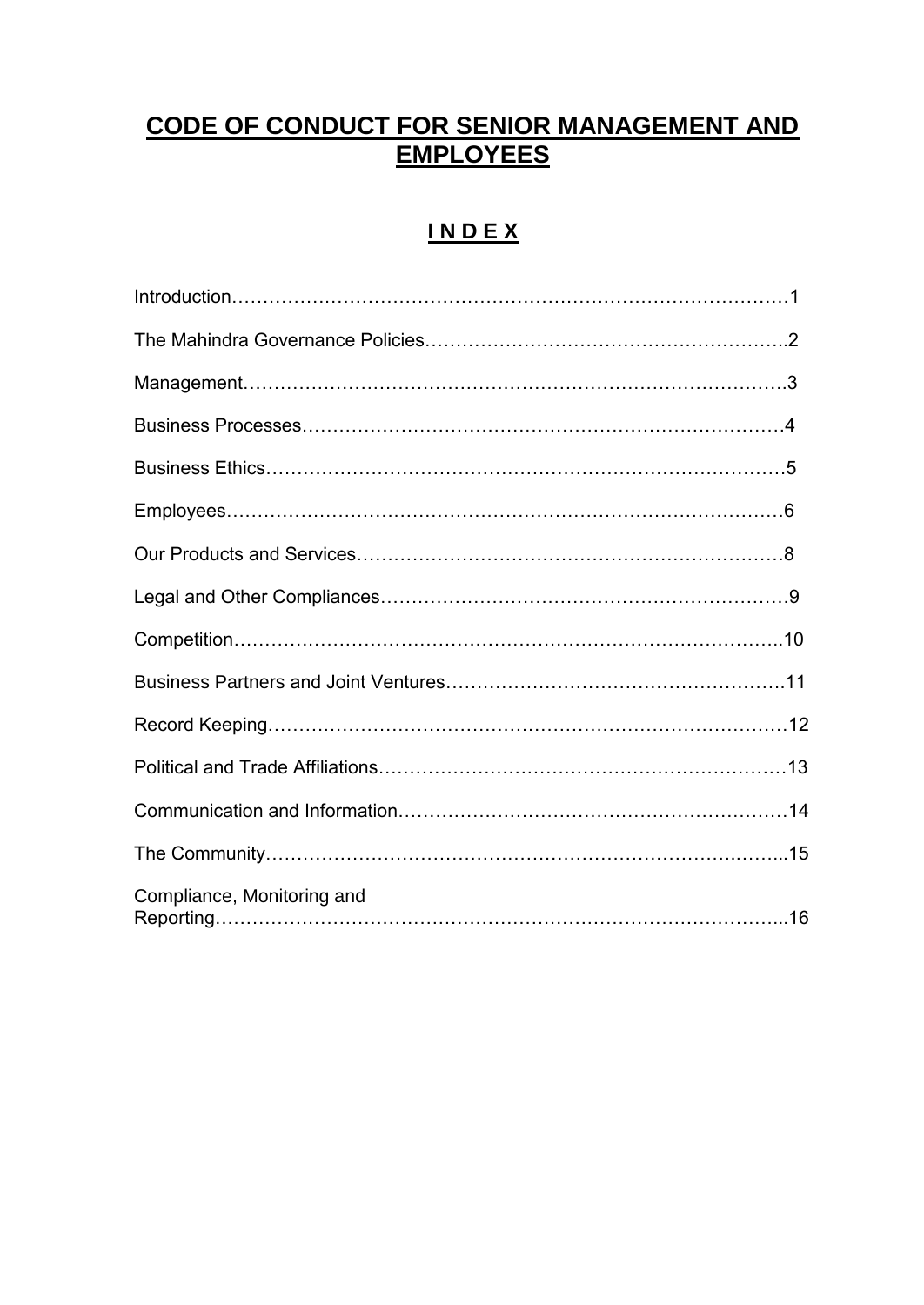## **INTRODUCTION**

The Mahindra Group led by its parent company, Mahindra & Mahindra Limited (M&M) which was incorporated in 1945 and which is the flagship Company of the Mahindra Group has now grown into a vastly diversified industrial house with an unparalleled reputation for the trust and confidence built around its products and services. Over the years, the Mahindra Group has transformed itself into a group that caters to the Indian and Overseas markets with a presence in vehicles, farm equipment, information technology, trade and finance related services, automotive components, real estate, leisure and infrastructure development.

The past decade has seen several exciting changes in India's economic thinking. The liberalized business and legal environment, privatization of the public sector, the globalization of the economy and the resulting freedom and challenges have resulted in a dramatic growth in business and business opportunities, and in the way business is conducted. In this environment, it is imperative to maintain the highest standards of corporate conduct and business principles; we should be concerned not just with maximizing profits and shareholder value, but be equally conscious of responsibilities to each of the stakeholders – employees, business associates and partners, financiers, society and the State.

In its pursuit towards this goal, Mahindra Group (M&M Group), has always laid emphasis on practices that reaffirm the fundamentals of effective governance; practices that maintain a balance between individual aspirations and corporate goals; practices that underline our core values; and, above all, practices that would result in delivering excellent products and services whilst, at the same time, striving to make the world a better place.

M&M Group recognizes that there are many aspects of Corporate Governance, each as important as the other. Ensuring an adequate return to shareholders is one of them. Being transparent in the conduct of business affairs and maintaining the trust and confidence of stakeholders is another facet of Corporate Governance. Corporate Governance is also concerned with the empowerment of employees and the ethics, values and morals of a company and its employees. Developing capabilities, identifying opportunities and integrating Corporate Social Responsibility with operations is yet another area that adds to value creation…….. the list could go on. It is for us to ensure that all these are carefully woven together to produce a tapestry of myriad hues that symbolizes strong business relationships, shareholder trust, employee loyalty, respect in the community and excellence in all that we do.

This document is a reminder to each of us of the underlying principles governing the conduct of our businesses. These are, in a manner of speaking, a reaffirmation of the same principles upon which the founding fathers of the Mahindra companies built the edifice that we are all so proud of. It must, however, be borne in mind that this can neither be considered a panacea for all situations, nor an answer to every question.

We believe that adherence to this Code will be yet another journey of a thousand miles that has begun with this one step.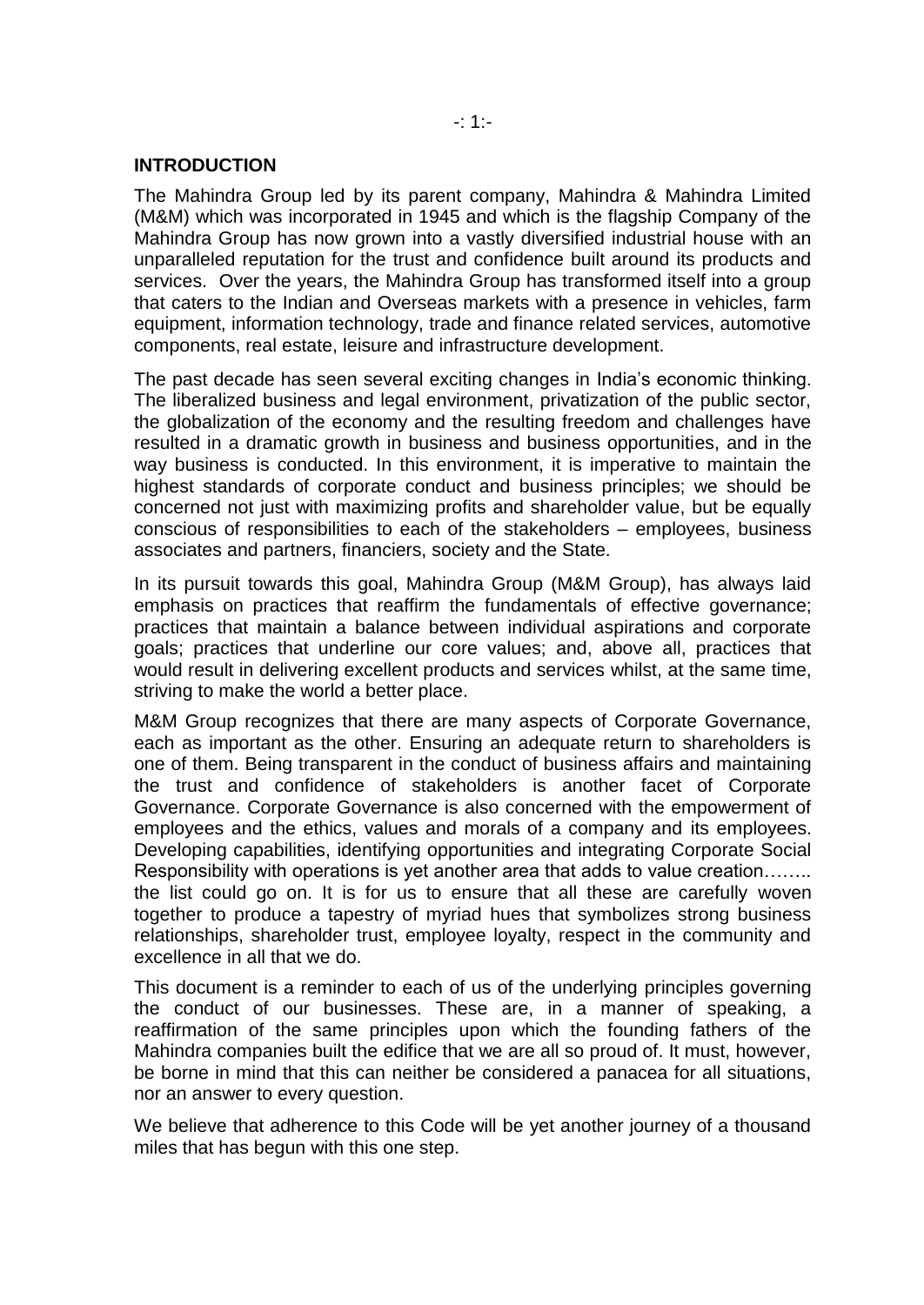#### -: 2 :-

## **THE MAHINDRA GOVERNANCE POLICIES**

Good corporate governance begins with a company's own internal practices and policies. While Corporate Governance issues are common across organizations, each company requires governance principles that are unique in their approach.

The principles that will guide our actions and the manner of conducting our businesses will be articulated in the sections that follow. These flow from our commitment to be a moving force in the nation's progress without in any way compromising our core values and our unswerving attachment to business ethics. These principles focus on issues that are considered to be significantly important to the Governance process as we see it.

The Board of Directors of M&M Group companies has a Corporate Governance Code on lines of M&M that would oversee the implementation of these policies and its compliance. It is also the responsibility of the Compliance Officer appointed in terms of this Code to review the efficacy of these policies and suggest amendments to make them responsive to the changing times.

For this initiative to be successful, the guiding principles should be clearly understood and put into practice at every level within the Company. This Code should be adhered to in letter and in spirit. The application of these principles would be governed by internally designed procedures that are unambiguous and clearly understood.

Good governance is, ultimately, the sine qua non for continued growth and prosperity.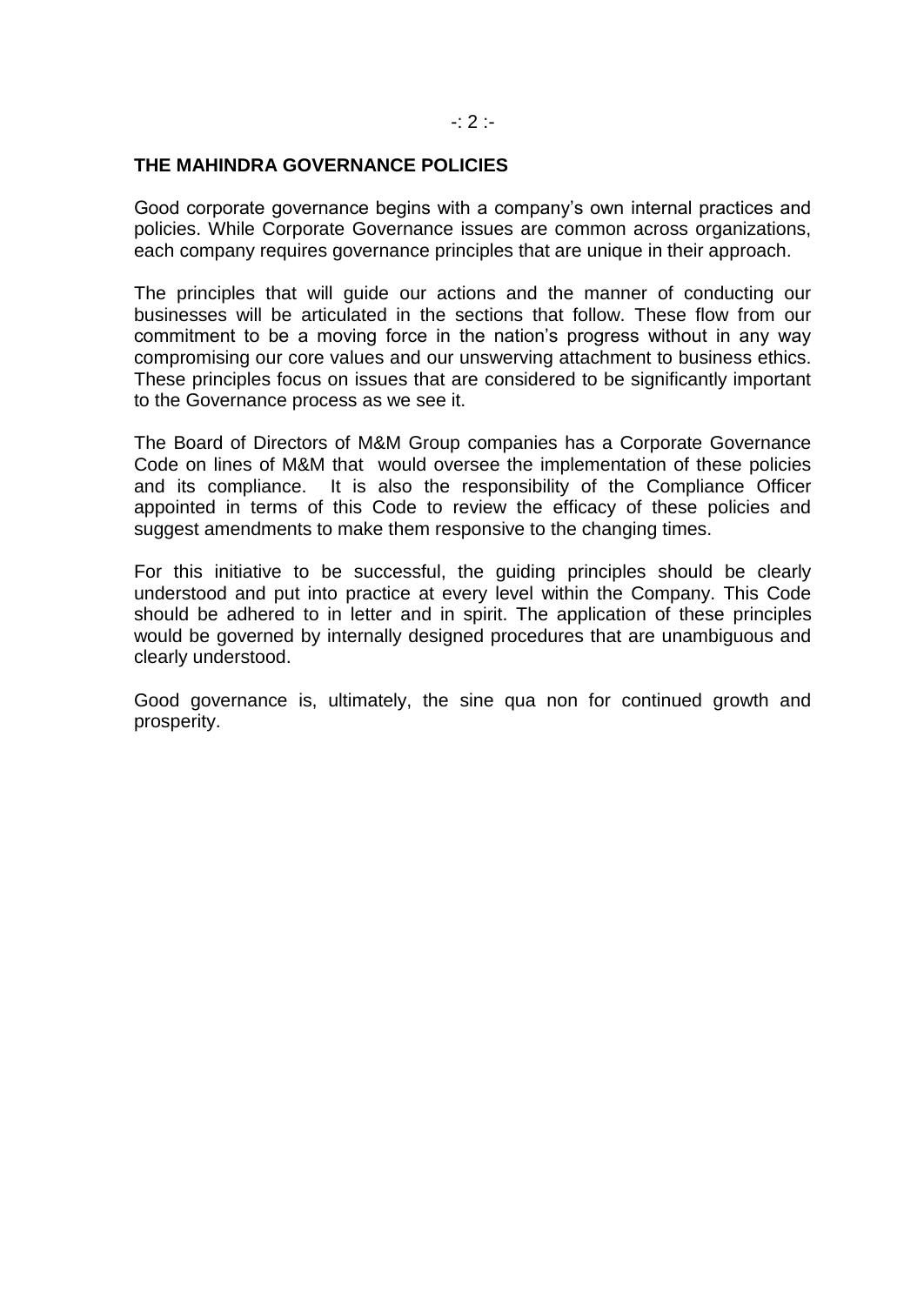## **MANAGEMENT**

The management of the Company is entrusted in the hands of Directors who operate under the supervision and control of the Board.

The Management will ensure that the Company is being run on sound economic principles, with a balanced allocation of resources to support the Company's responsibilities to each of its stakeholders, maintaining at the same time, the proper focus on an acceptable return to the shareholders.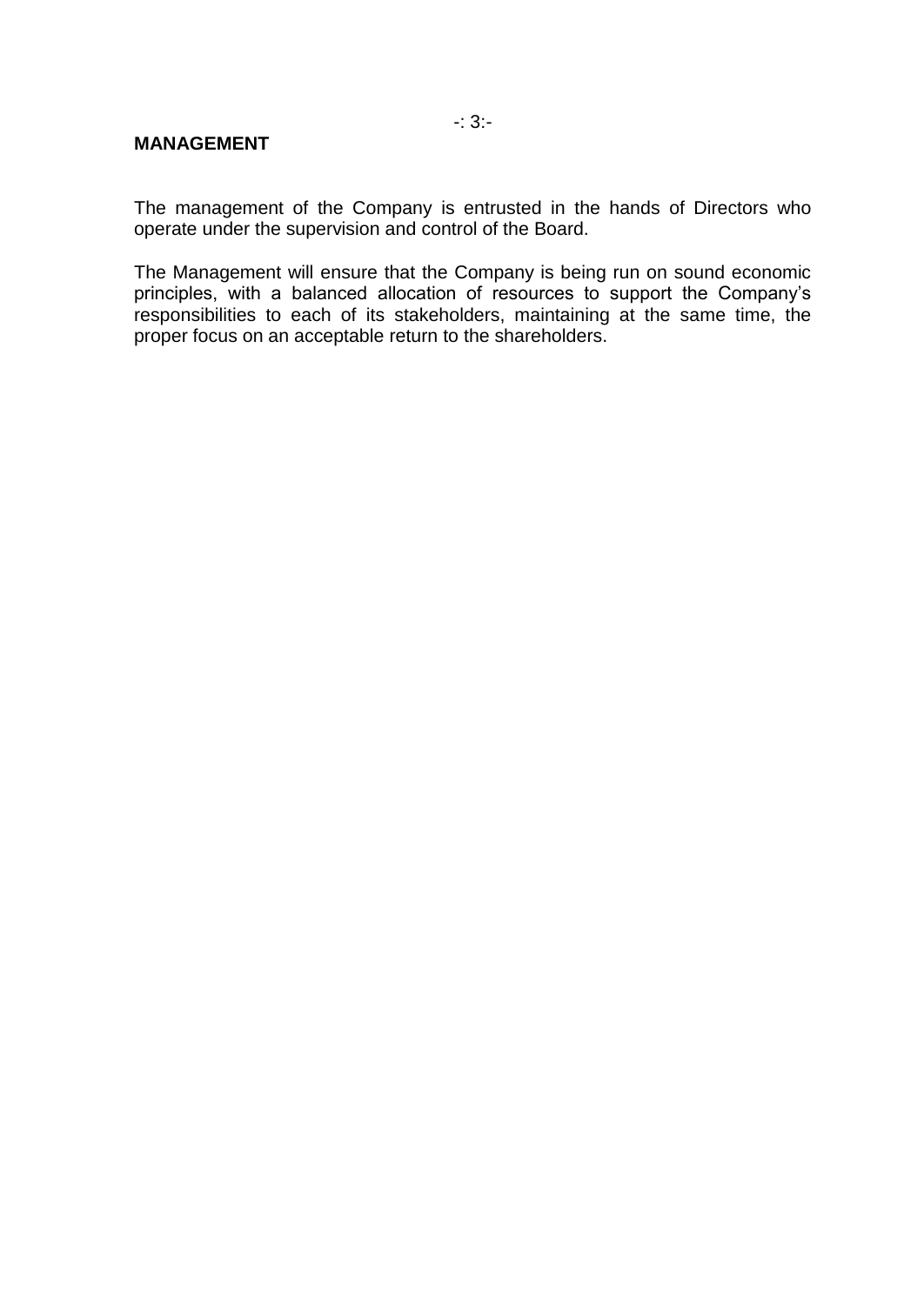$-4$ :

## **BUSINESS PROCESSES**

Strong Business Processes lead to a more efficacious system of governance.

The Management shall, within its overall corporate plan, define and document a strategy that would eventually lead to superior performance, quality products, world class management practices and enhanced value to its shareholders.

The **Board, as Trustees of resources** that have been placed at their disposal for the running of the businesses, will select such Business Processes that are strong and robust to support the judicious utilization of these resources, thereby optimizing long-term returns. It is recognized that there can be no one universal model of a Business Process – different situations need specific solutions, which would be selected in keeping with the uniqueness of the situation and the demands of legal compliances and regulations.

Systems and policies should be clear and transparent, and shall be documented in manuals that serve as a valuable tool for learning and governance.

Any specialized knowledge and experience will be shared and made available for the benefit of all the constituents of the Mahindra companies.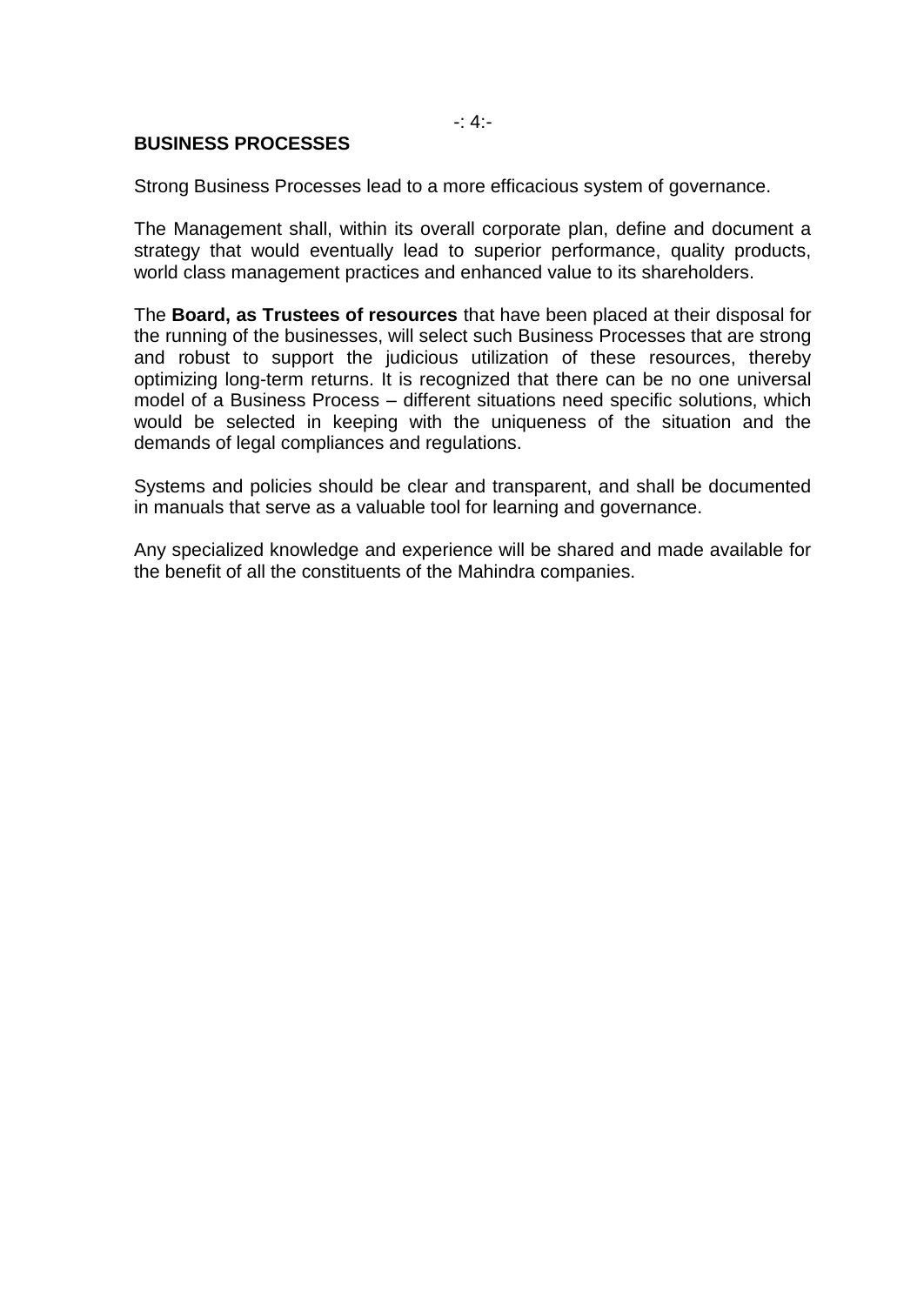# **BUSINESS ETHICS**

The Mahindra companies are committed to seeking long term success with no compromise on ethical business standards.

The highest standards of integrity, impartiality, equity and objectivity shall be observed in every activity that encompasses the business, so as to uphold and enhance the reputation of the "Mahindra" trade name.

Our businesses shall be conducted in keeping with the exacting standards that are contained in this Code. Our Management and employees shall diligently comply with the requirements of this section, and the regulations applicable to the country in which they transact business.

Management and employees are expected to remain independent in any decision that they may be required to take and should disclose any interest – personal, professional, academic or business – which may arise directly or indirectly through their relatives, that may conflict with their responsibilities.

Business decisions shall be taken in a manner that supports full and open competition and secures for the Company the best products and services at the mot competitive price.

The Company does not espouse the payment or receipt of gifts or bribes for business or financial gain. As a corollary, no employee or representative of the Company should do anything that could give an impression that the Company could be influenced in this manner.

It might be customary, at times, to give or exchange unsolicited gifts during the traditional festive seasons or during certain corporate events. These should be restricted to promotional or advertising material or such items that are customary or considered to be prudent or of a symbolic nature by the Management, having regard to the nature of the business, the type of markets in which the Company is operating and the event being observed. It would however be unethical and incorrect to gift items where there is an intention to derive any benefit in return.

An exceptionally stringent view will be taken of anyone who violates this policy.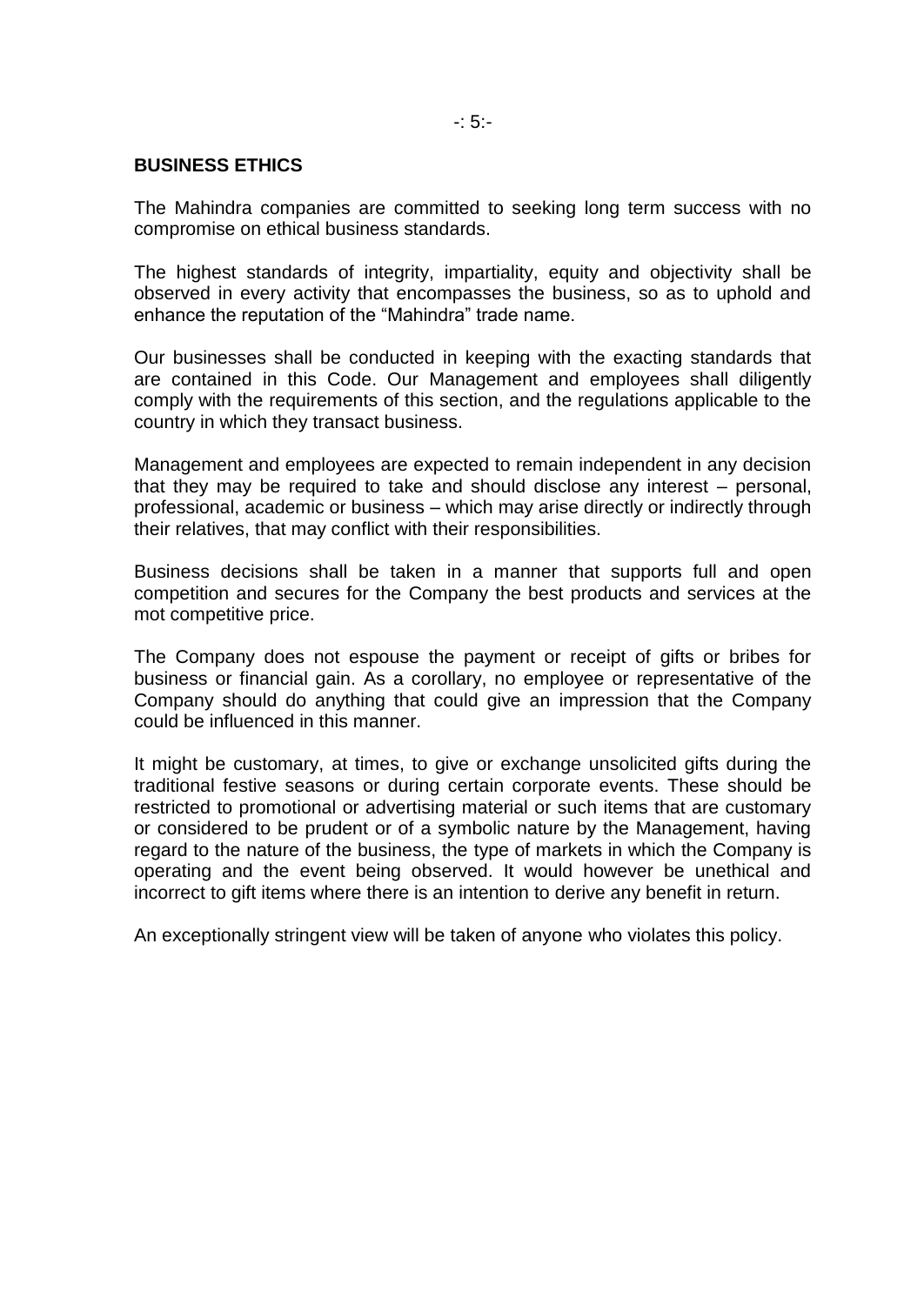## -: 6 :-

# **EMPLOYEES**

The Company recognizes that the success of its operations is dependent to a large extent on the commitment and support of its workforce.

We are an equal opportunities employer. Employment decisions are to be made with no reference to religion, caste, sex or any non-job related handicap. Discrimination and harassment of any kind will be dealt with in the most severe manner. Terms and conditions of employment will be competitive.

Employees will display the highest level of ethics and integrity in every sphere of activity and will abide by the rules and regulations of the organization.

Every employee will be given an assignment that best suits the employee's capabilities and will be sufficiently empowered to function at an optimal level. Adequate opportunities will be provided to our workforce to upgrade their skills. Every employee is entitled to equal consideration for any open job opportunity within the Company and due importance will be given to Succession Planning.

Innovation and well-reasoned risk taking shall be supported, but performance will be demanded. Employees shall have no rights or lien over any inventions that arise in the course of employment.

Suggestions from the workforce for the betterment of processes and practices will always be welcomed.

Employees are expected to devote their full time attention to the business of the Company and not take on any competing assignments either directly or indirectly without proper authorizations.

Company property – equipment and intellectual property rights such as patents, trademarks, copyrights, designs, strategies, plans, trade secrets and similar items that are not in the public domain – should be used only in the course of and for Company business, with proper care and safeguards.

Solicitation or acceptance of gifts is strictly forbidden except in cases where items are gifted with no expectation of business or personal gain. The payment or receipt of bribes is prohibited.

Employees must avoid any form of activity that would result in a conflict of interest situation or a potential conflict of interest situation, such that the ability of the employee to perform objectively or impartially could get impaired.

We will comply with all labour related legislations of the Central and the State Governments, and, in particular, will neither employ nor advocate the employment of child labour or forced labour.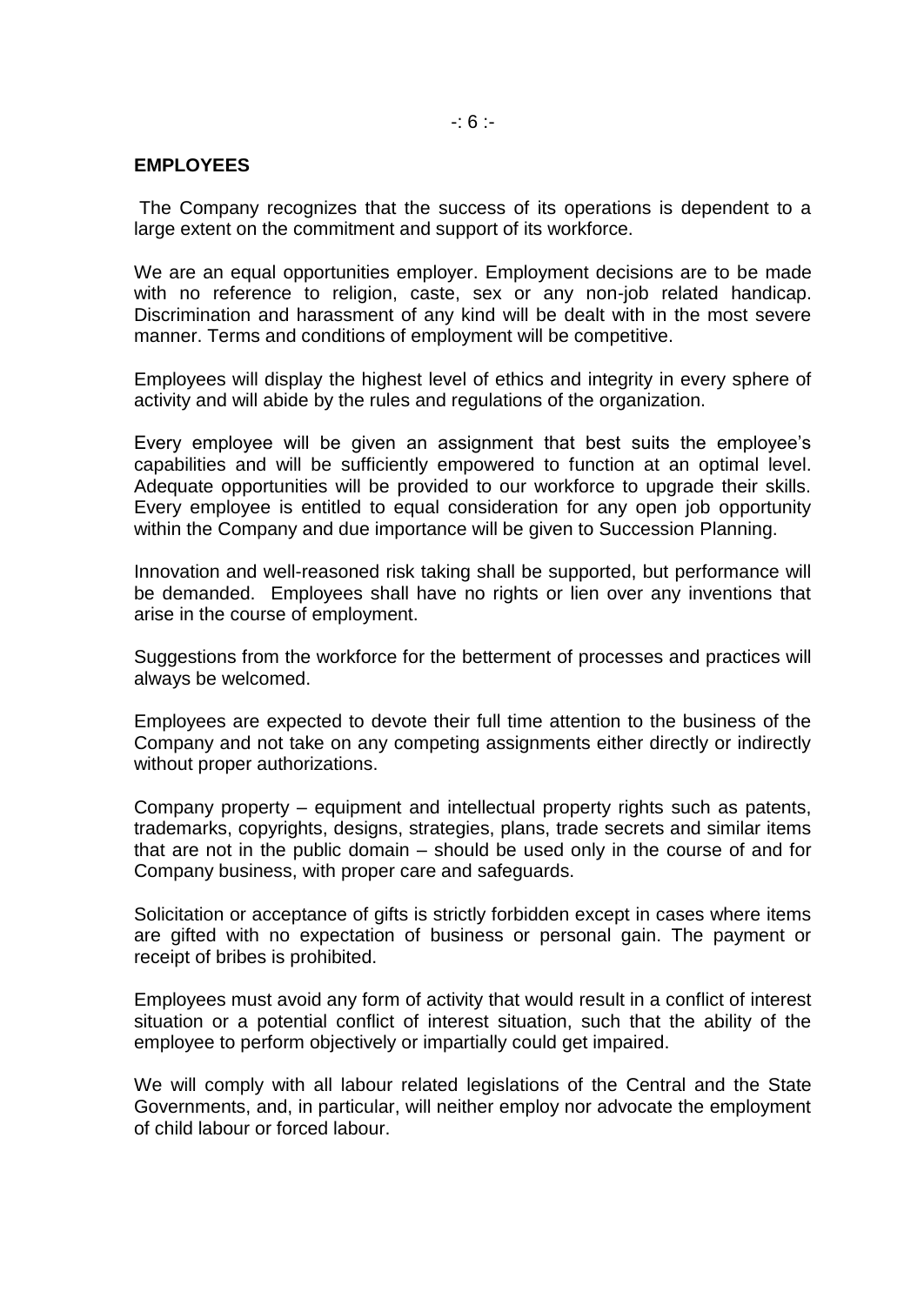Employees will be provided with a safe and healthy work environment. Employees will be expected to maintain cordial relations with and respect one another, and will conduct themselves in a manner that would be befiting the organization.

We value individual dignity, uphold the right to express disagreement and respect the time and efforts of our workforce.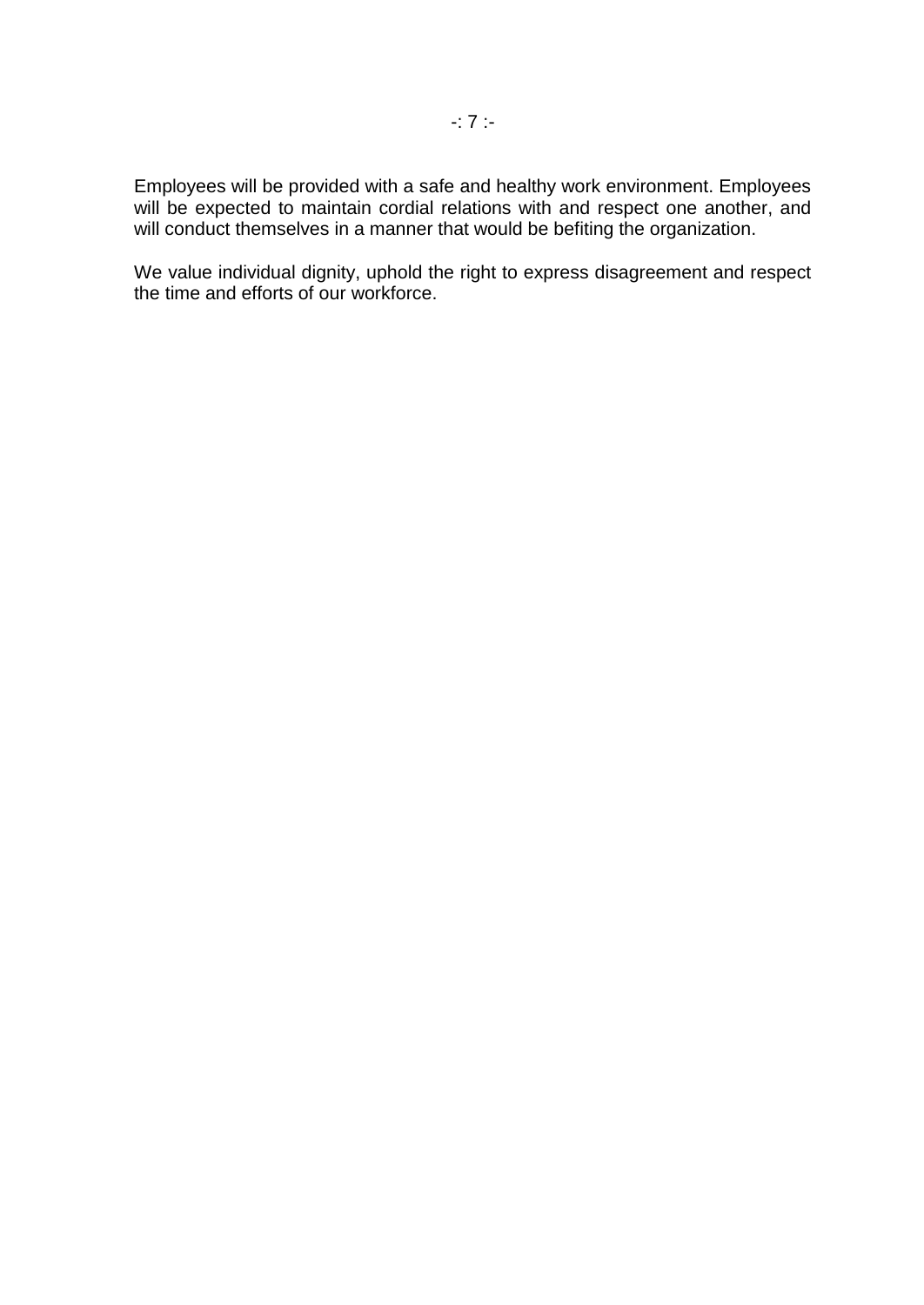# **OUR PRODUCTS AND SERVICES**

Our product and services shall be technologically competitive and, whilst fulfilling the needs of our customers, shall offer the best possible value to the customer. They shall be suited for the purpose for which they are merchandised, and shall be recognized for their quality, durability, reliability and safety.

Our products and services shall comply with all applicable standards and legislations applicable in the country of sale.

Mutually beneficial relationships of an enduring nature shall be built with customers.

Our response to the needs and expectations of customers shall be speedy, courteous and effective.

No false or misleading claims shall be made whilst marketing our products or services.

Our service standards shall be of the highest order.

Customer complaints and warranties shall be attended to the fullest satisfaction of the customer and in accordance with laid down policies with no additional inconvenience being caused to the customer.

Our products and services shall not be marketed for any anti-national or illegal activities.

Our product brochures and other marketing information shall clearly list out the known potential risks associated with the use of the products or services and ways to diffuse or eliminate the risks.

We will endeavour to make available an adequate supply of spares to service our products, particularly should there be a need to discontinue the manufacture of any item or product model.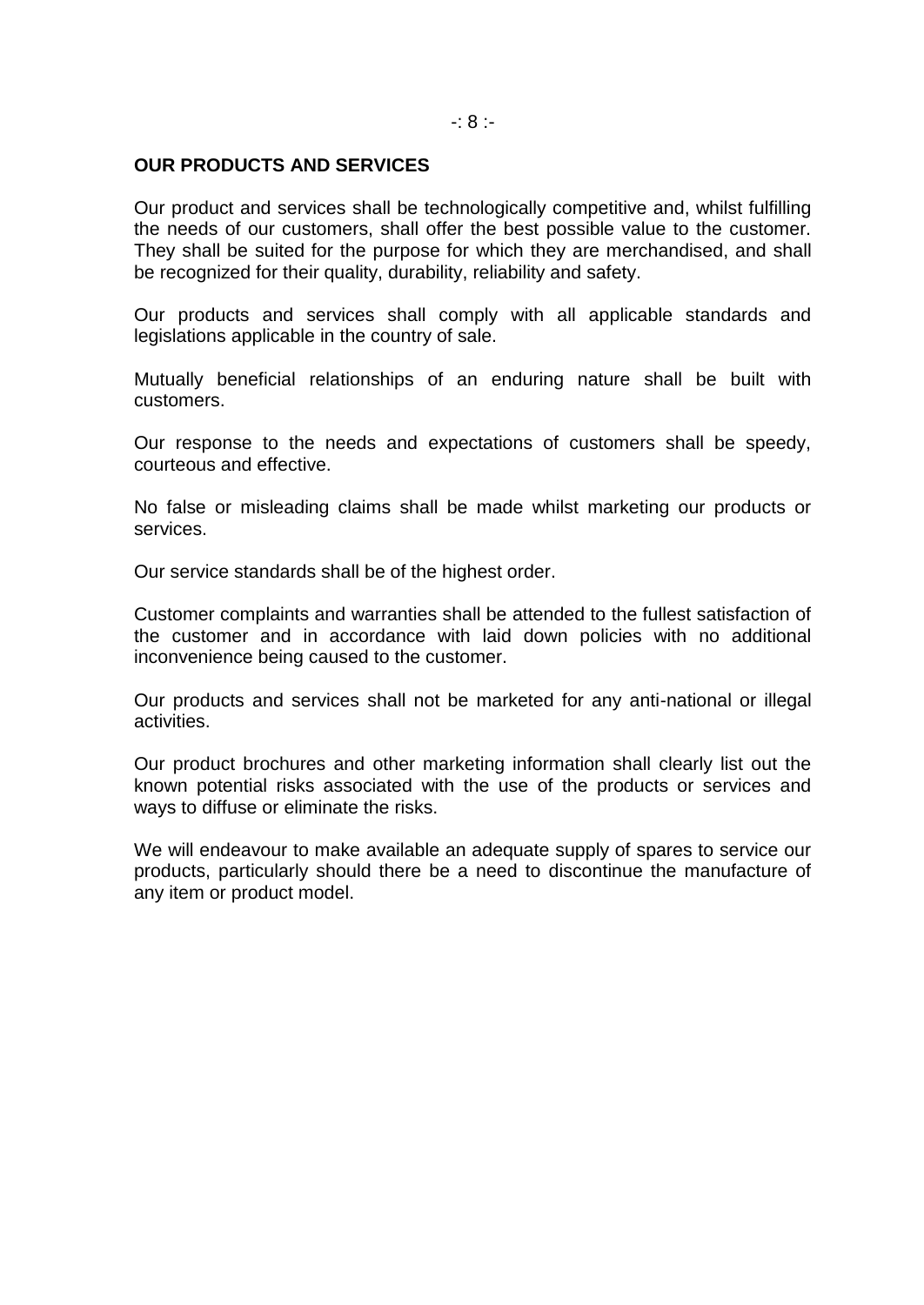# **LEGAL AND OTHER COMPLIANCES**

We shall conduct our businesses as a responsible corporate citizen, and shall follow the applicable legal framework of the country in which we operate by the letter of the law and in spirit. M&M Group expects all the employees in its group companies to function in line with this principle.

Since our businesses are spread over multiple locations, a common approach shall be adopted in matters that impact us at more than one location.

The exchange of consideration of whatever nature to overcome difficulties in the operation or implementation of legislation is expressly prohibited.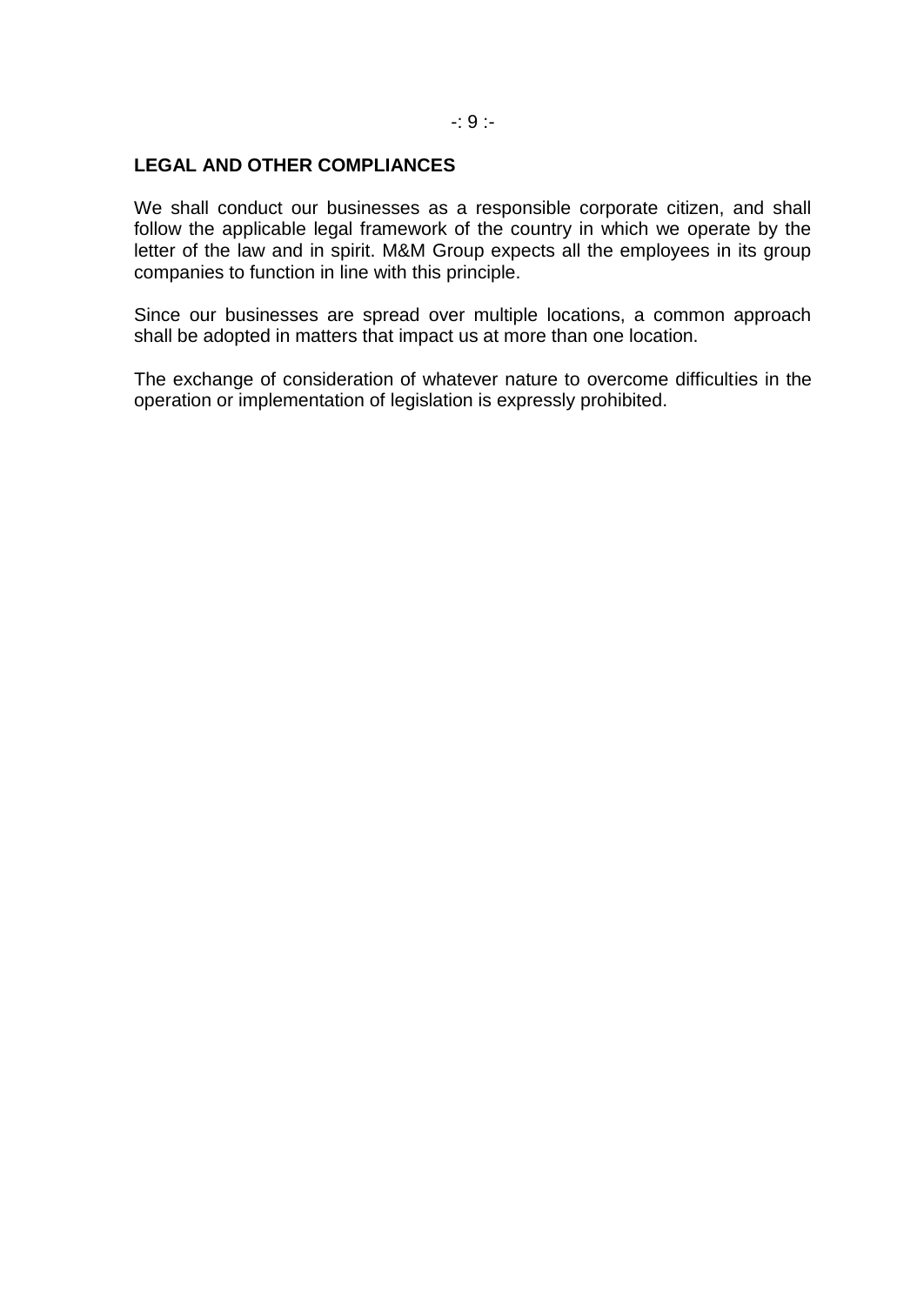# $-: 10 : -$

# **COMPETITION**

The Company believes that for business to be successful, competition has to be vigorous, free and fair.

We shall compete through the inherent quality and excellence of our products and services, never through illegal, unethical or unfair business practices.

We respect our competitors' proprietary information. We also respect our competitors' rights.

We shall not try to secure an advantage by ridiculing the competition. Whilst our information memoranda should never be misleading in any manner, it should not fail to highlight our competitive strengths.

We shall support the development of laws that promote, encourage or result in fair competition.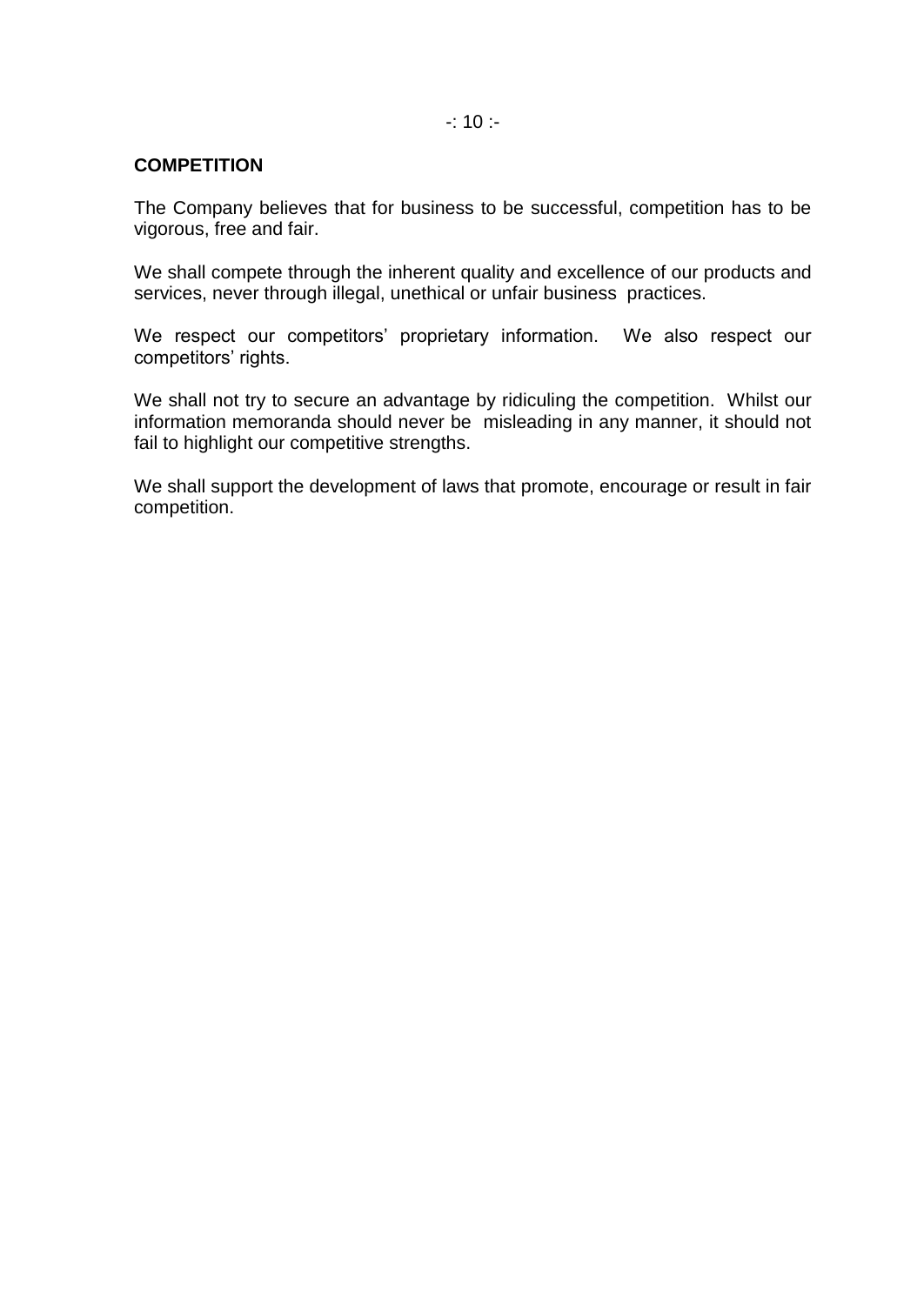## -: 11 :-

## **BUSINESS PARTNERS AND JOINT VENTURES**

A proper choice of business partners is vital for the success of the Company.

Associations shall be encouraged, in India or abroad, with such entities as are able to add value to the Company's products or services, or help fulfill the strategic growth plans of the Company.

Only such persons shall be selected to be our business partners where there is a complete match in the partners' manner of conduct of business, core values and other business principles and processes.

We shall maintain mutually lasting and beneficial relationships with all our suppliers, customers and other business partners, including Joint Venturers.

We shall respect the interests of all our business partners and in our dealings with them, shall act with fairness, integrity and transparency.

Business partners shall not be expected, directly or through employees, or vice versa, to do anything in the course of their dealings with the Company that is not permitted under this Code.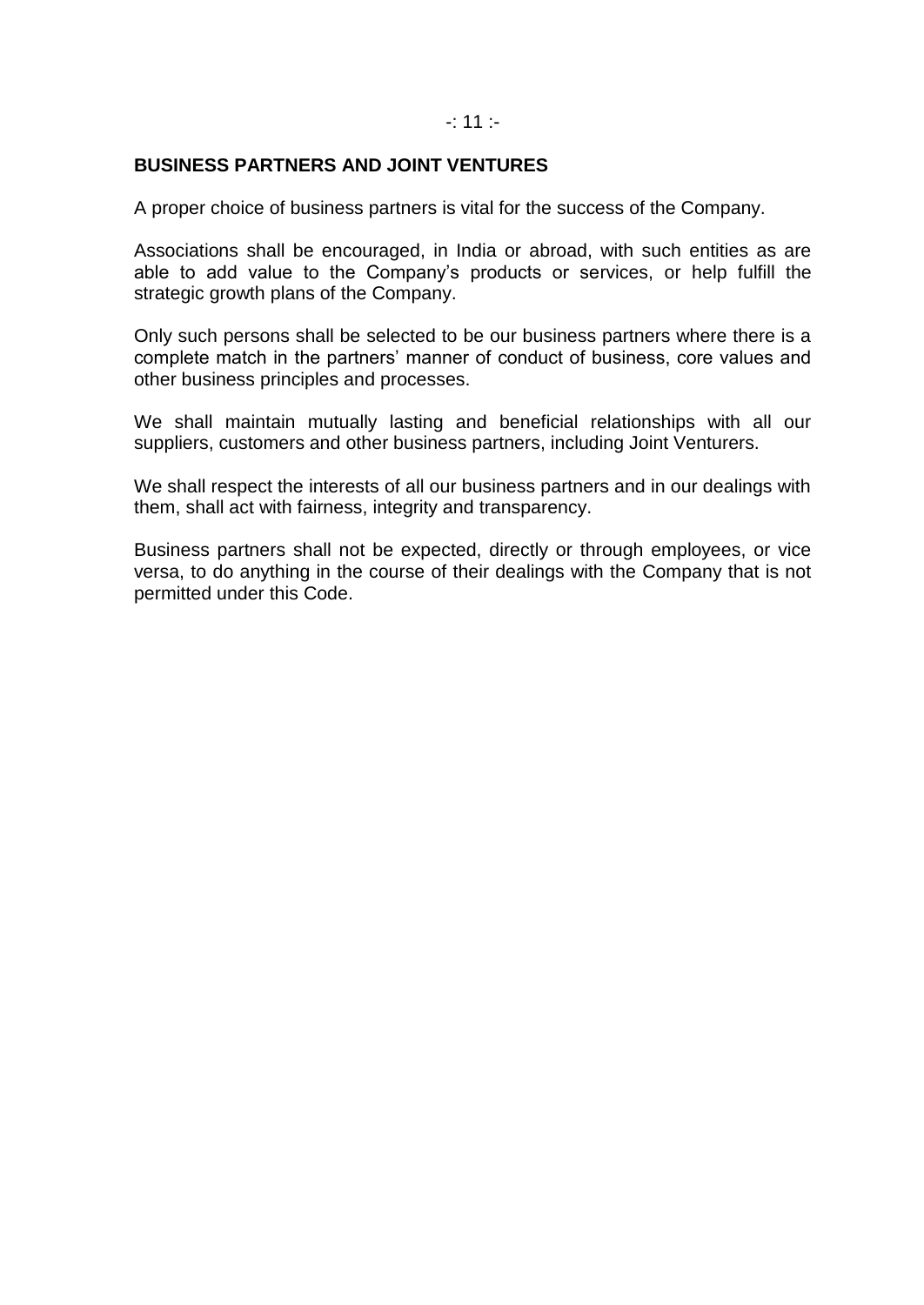# $-: 12 -$

## **RECORD KEEPING**

Accounting and other records will be maintained in keeping with the highest standards of excellence and transparency. The highest level of integrity is expected of those to whom are entrusted the responsibility of maintaining the books of account and other records of the Company.

In recording transactions in the books of account of the Company, no attempts shall be made to disguise the true nature of the transactions being recorded.

Records shall be maintained in accordance with all applicable laws and regulations. In addition, the accounts shall comply with the applicable Accounting Standards of The Institute of Chartered Accountants of India or the relevant accounting body or regulatory authority in whose jurisdiction the Company functions.

Accounting policies that are selected for the preparation of accounts shall be applied consistently, and judgments and estimates that are made shall be reasonable and prudent so as to give a true and fair view of the state of affairs of the Company as at the Balance Sheet date and of the profits or losses of the Company for the year ended on that date.

Proper and sufficient care will be taken for the maintenance of adequate records, accounting or otherwise, and in accordance with the provisions of applicable legislation, for safeguarding the assets of the Company and for preventing and detecting fraud and other irregularities.

Unless otherwise warranted, the accounts will be prepared on a going concern basis.

Information meant for Management that is derived from the books of account of the Company shall be prepared using the same standard of excellence as the published accounts.

Results that are published or otherwise disseminated by the Company shall not, in any manner, be misleading.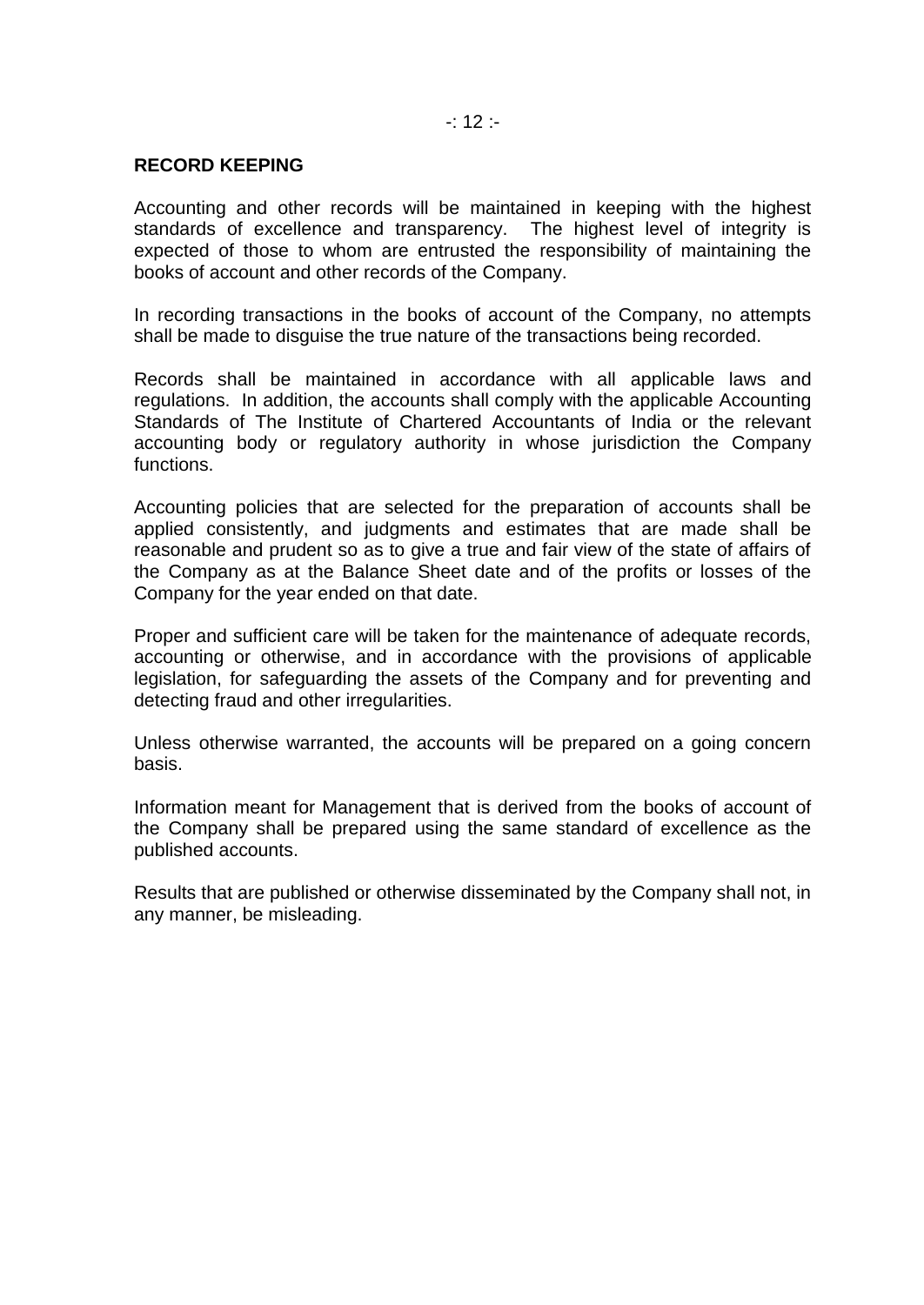### $-: 13 : -$

# **POLITICAL AND TRADE AFFILIATIONS**

The Mahindra companies do not support any specific political party nor do they have any particular political affiliations. Accordingly therefore, no contributions can be made, directly or indirectly, to any political party or for any political purpose without the prior approval of the Board of Directors of the Company, and in strict compliance with applicable legislation.

We shall co-operate with the Government, Chambers of Commerce and Trade Associations in matters concerning the industry with a view to promoting, protecting and enhancing our business interests.

Employees are free to contribute to or participate in the political process or to a trade association so long as it does not create a conflict of interest situation or impinge upon their work-related commitments.

Employees associated with political parties or the political process or trade associations should ensure that by their participation, they do not give the impression of representing or being the spokesperson of the Company.

We shall not comment on the political process except in those matters that have a bearing on the operations of the Company or of the Mahindra companies.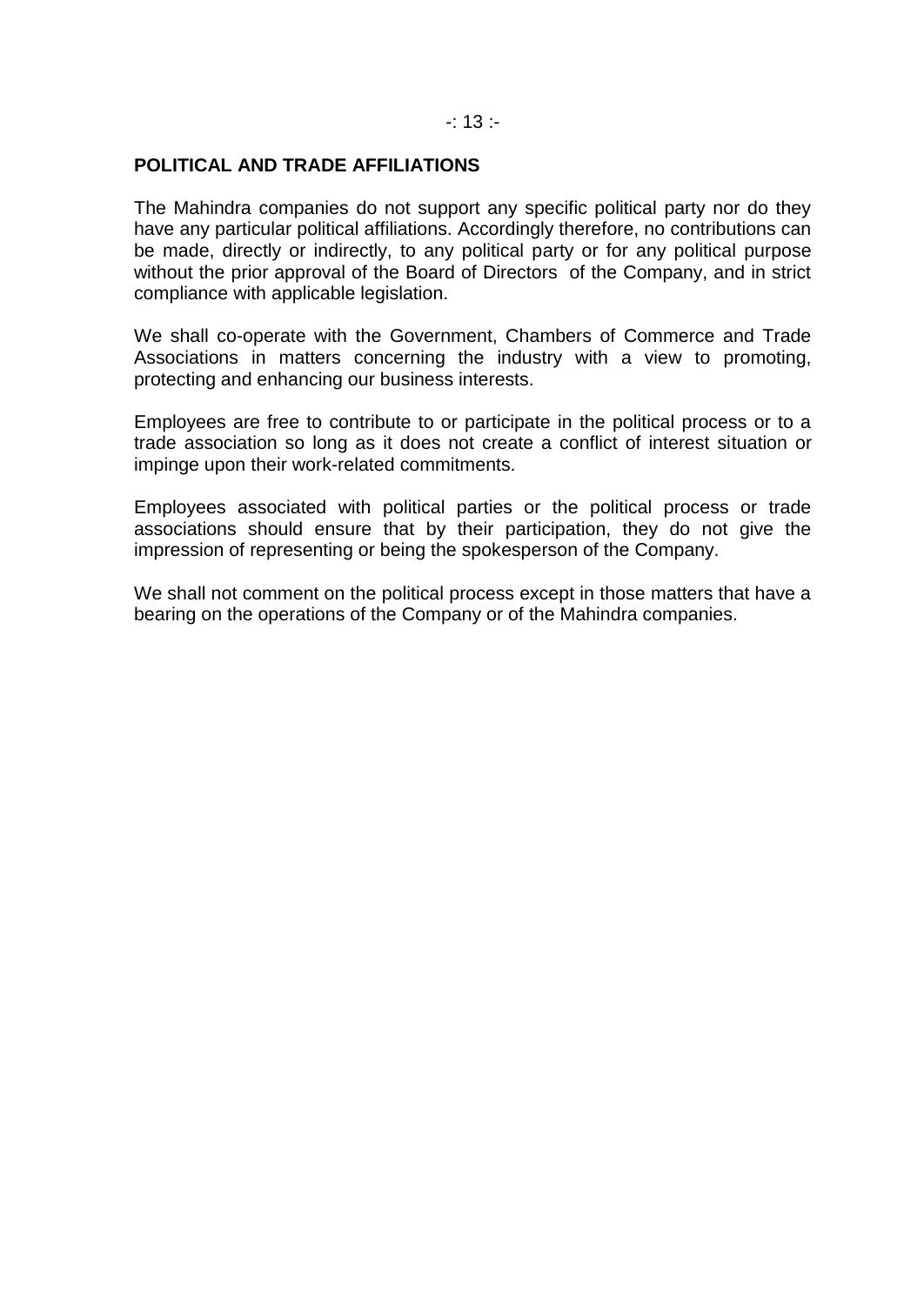#### $-$ : 14 :-

## **COMMUNICATION AND INFORMATION**

Effective communication is vital to avoid misrepresentations, misstatements, misleading impressions and untruths. All communication material shall be prepared against this backdrop and should be adequately backed by documentation to support any claims or statements made.

We shall, on a timely basis, provide reliable and meaningful information about our products, services, operating results, shareholding structure and other activities to legitimately interested persons and as may be required by law, subject to considerations of the legal requirements, cost and confidentiality.

Given the sensitivities involved, certain designated persons or groups of persons will be authorized to communicate on specified matters, and no other person would be expected to communicate in an out-of-turn manner on those matters.

We will maintain communication with our employees through our internal communication systems and by the consultative process.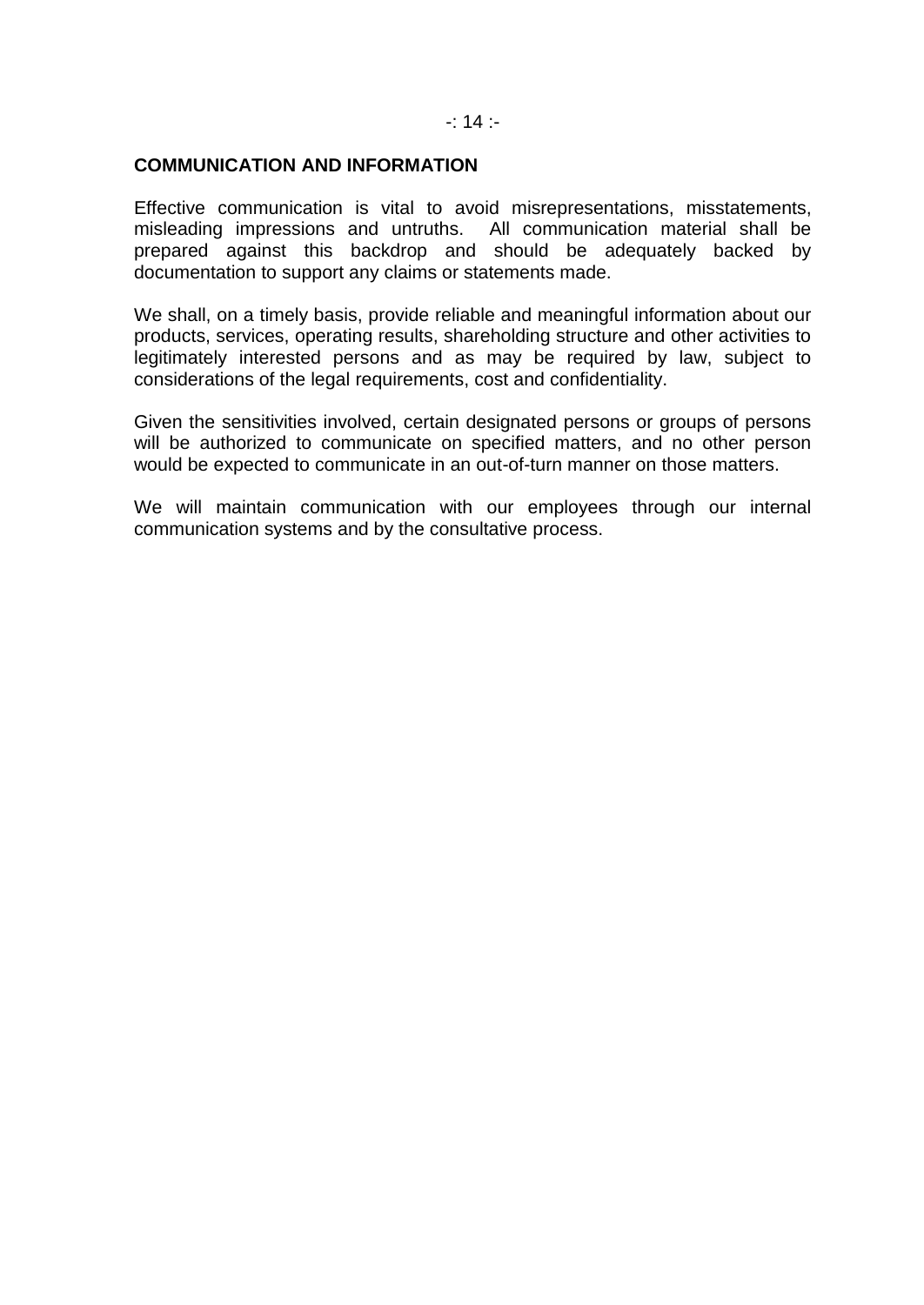# **THE COMMUNITY**

The Mahindra companies would like to be counted amongst those industrial houses that strive to create a better society.

The Company supports a deep integration of Corporate Social Responsibility into its operations. By so doing, it seeks to remain responsive to the demands and expectations of its employees, local communities and other stakeholders, and influence the quality of life and economic prospects of people across the country.

There is no restriction on the opportunities for involvement, which would include Child care, Community Centres, Crisis Management, Education, Environmental Protection, Medical Relief, Rural Development, Sports, Art, Culture and the Performing Arts, and Philanthropy. It is not essential that these programs be related to the business of the Company.

The technology used in the manufacture of our products shall not result in effluents or toxic waste being released unless treated in accordance with the prevalent pollution control laws.

Every effort shall be made to maintain the ecological balance, conserve scarce natural resources and avoid pollution.

Employees are encouraged to contribute to society and their communities during their leisure time.